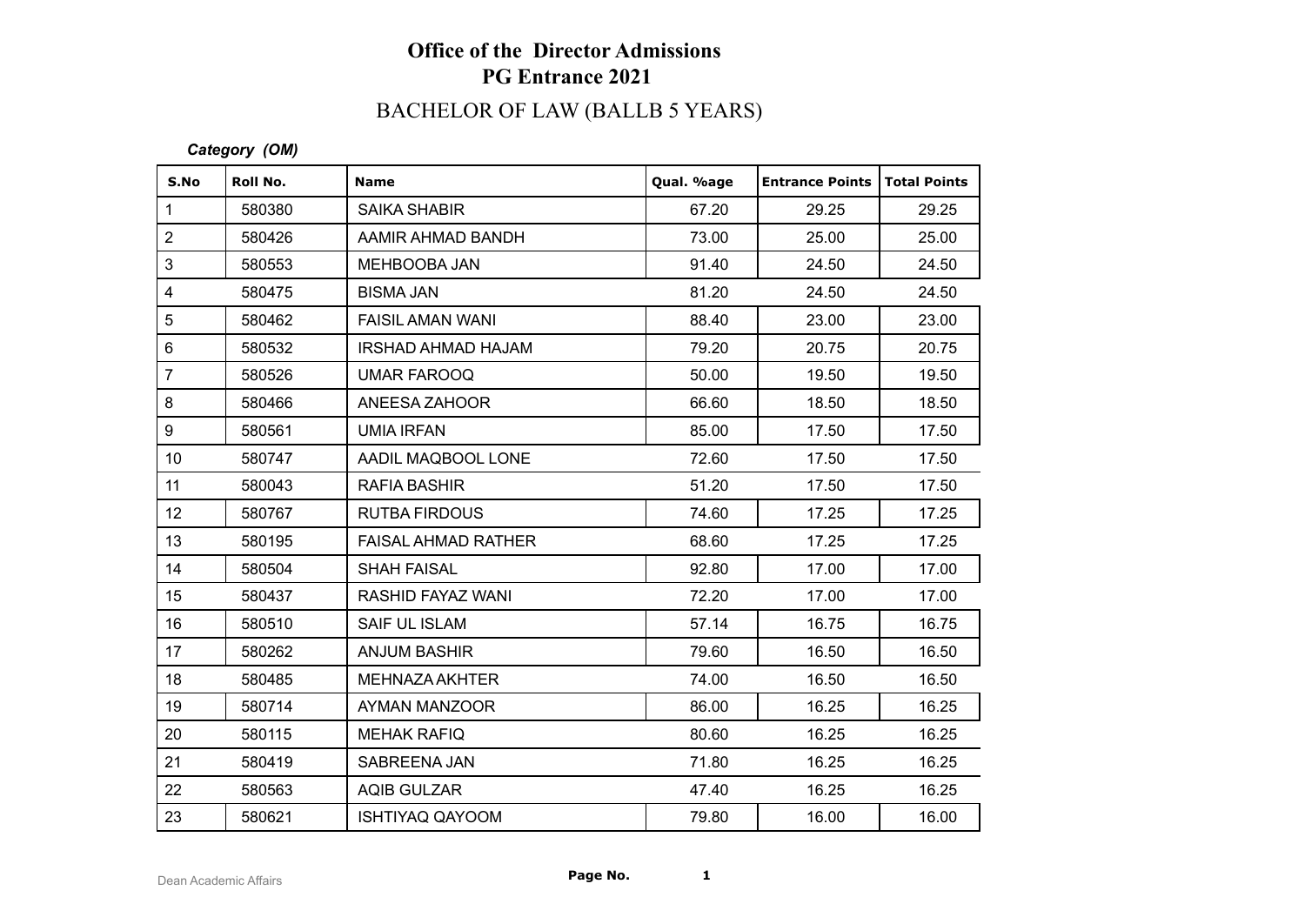## **Office of the Director Admissions PG Entrance 2021**

# BACHELOR OF LAW (BALLB 5 YEARS)

#### *Category (OM)*

| S.No | Roll No. | <b>Name</b>              | Qual. %age | <b>Entrance Points</b> | <b>Total Points</b> |
|------|----------|--------------------------|------------|------------------------|---------------------|
| 24   | 580520   | ARIZOO ZAHOOR            | 69.20      | 16.00                  | 16.00               |
| 25   | 580410   | <b>MUSAIB UL MUSHTAQ</b> | 78.40      | 15.75                  | 15.75               |
| 26   | 580951   | <b>MOHMMAD ADIL BHAT</b> | 65.00      | 15.75                  | 15.75               |
| 27   | 580308   | <b>IMRAN RASHID</b>      | 72.40      | 15.25                  | 15.25               |
| 28   | 580367   | SAMEER AHMAD SHAH        | 76.60      | 15.00                  | 15.00               |
| 29   | 580668   | SABOOR AHMAD SHEIKH      | 68.80      | 15.00                  | 15.00               |
| 30   | 580066   | <b>INSHA FAROOQ</b>      | 88.60      | 14.50                  | 14.50               |
| 31   | 580354   | <b>RIFAT QASIM</b>       | 88.00      | 14.50                  | 14.50               |
| 32   | 580893   | <b>AIMAN RASOOL</b>      | 87.60      | 14.50                  | 14.50               |
| 33   | 580368   | <b>SUMIRA MANZOOR</b>    | 76.20      | 14.50                  | 14.50               |
| 34   | 580450   | <b>MIR MEHREENA</b>      | 59.60      | 14.50                  | 14.50               |
| 35   | 580274   | MIR MEHNAZ QAYOOM        | 54.80      | 14.50                  | 14.50               |
| 36   | 580786   | <b>AISHA</b>             | 48.60      | 14.50                  | 14.50               |
| 37   | 580447   | <b>SIMRAN HILAL</b>      | 91.40      | 14.25                  | 14.25               |
| 38   | 580058   | <b>UMAISA SAYEED</b>     | 71.40      | 14.00                  | 14.00               |
| 39   | 580700   | <b>FIZA LATIF</b>        | 66.40      | 14.00                  | 14.00               |
| 40   | 580994   | <b>MOHD TASKEEN</b>      | 53.20      | 14.00                  | 14.00               |
| 41   | 580935   | <b>BISMA NAZIR</b>       | 68.20      | 13.75                  | 13.75               |
| 42   | 580413   | YAWAR RAHMAN MIR         | 60.40      | 13.75                  | 13.75               |